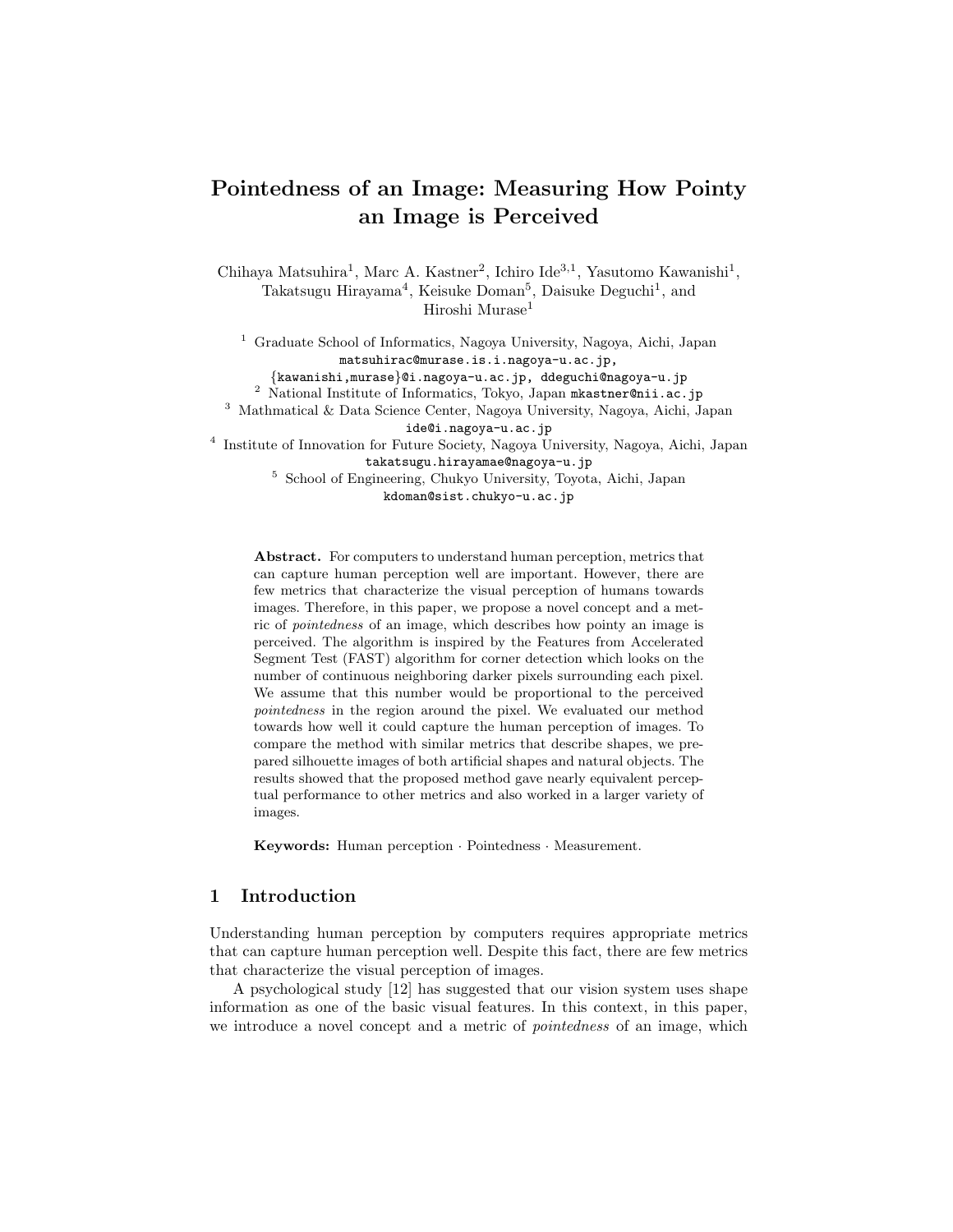we define as "How pointy an image is perceived by humans." For example, a photo of a pineapple would be intuitively perceived more pointy than that of an orange because we think of a pineapple as a more pointy, or thorny object than an orange. Thus, the pointedness of the former image should be higher than the latter.

There are several studies that have proposed metrics to measure the concepts of *circularity* [1, 4], *roundness* [6], or *compactness* [2]. Since they are designed to describe shapes for use in applications like 3D editing, they do not necessarily match human perception well. Thus, we aim to solve this limitation and propose a metric designed to describe human perception foremost. Besides, these metrics measure those concepts only from binary images that basically contain one or several shapes.

In our proposed method to measure pointedness, we take advantage of a classical method of Features from the Accelerated Segment Test (FAST) corner detection algorithm [9], which first calculates a simple intensity comparison for each pixel in an image. While a single corner in an image may be perceived pointy, the algorithm does not calculate a pointedness score. Therefore, we extend the intensity comparison part of the FAST algorithm to calculate a feature map, and process it further to obtain a pointedness score for an image.

Our main contributions are:

- Introducing the concept of pointedness of an image which describes how pointy the image is perceived by humans.
- Developing a method to calculate the pointedness of an arbitrary gray-scale image.
- Performing a subjective analysis of visual perception of depicted shapes with regard to the pointedness.

## 2 Related Work

#### 2.1 Human Perception Towards Shapes

Psychological studies delve into how the human visual system perceives the world around us. Prominently, Gestalt psychology [7] started research on shapes and visual perception. Following, a study by Treisman et al. [12] proposed a theory of visual attention suggesting that our vision focuses on several specific features including information of colors, orientations, and shapes at the preattentive stage of the recognition of an object. Furthermore, a recent study by Huang et al. [5] also proved that preattentive shape features can be explained by three basic dimensions of segmentability, compactness, and spikiness.

These studies suggest that how pointy or round a shape is plays an important role in our visual perception.

#### 2.2 Metrics Describing Shapes

There are metrics related to our study, such as *circularity* [1, 4], *roundness* [6], or compactness [2]. Strictly speaking, these three terms are defined as different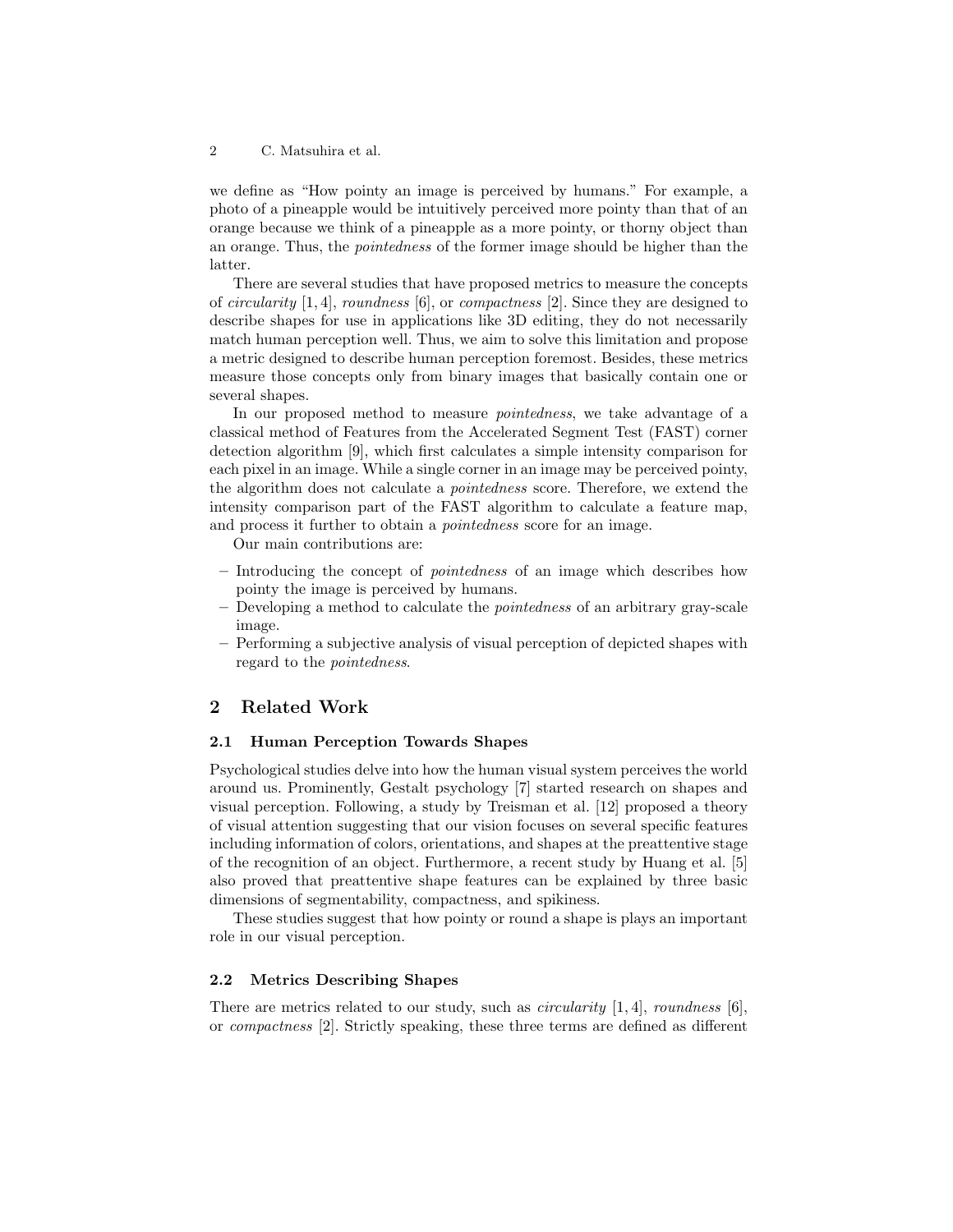

Fig. 1: Process flow of the proposed method. From an input image, we first calculate a feature map, where each pixel represents the number of continuous surrounding darker pixels. Next, we determine a histogram for the high intensity values. After standardizing the resulting histogram, we obtain the pointedness of an input image by calculating the weighted sum of the histogram.

concepts. However, they are often considered to represent the same concept in a 2D Euclidean space: "How close the shape is to a circle" [10]. Although those definitions are not unique and vary from paper to paper [10], the most common definition is

$$
Circularity = \frac{4\pi \text{Area}}{\text{Perimeter}^2},\tag{1}
$$

where Area is the area and Perimeter is the perimeter of a target shape. This measurement ranges from 0 to 1, and equals 1 if and only if the shape is a circle.

Because of this definition, circularity is mostly designed to work on contours or silhouettes. Our proposed metric of pointedness, in contrast, is designed to work on gray-scale images in order to tackle this limitation.

#### 2.3 FAST Algorithm

Features from Accelerated Segment Test (FAST) [9] is an algorithm used for corner detection. The core idea is a circle-wise intensity comparison. First, intensities of 16 circle-wise pixels around a target pixel p are compared with an intensity of  $p$ , and then each of the surrounding 16 pixels are classified by a threshold into three categories: darker, brighter, and similar. Next, the numbers of continuous darker/brighter pixels are counted respectively and the decision whether  $p$  is a corner or not is made according to those numbers.

## 3 Pointedness Calculation

In this paper, we propose a novel method that measures the introduced concept of pointedness from an input gray-scale image. We expect that foreground objects have high intensity and the background has low intensity. The process flow of the method is illustrated in Fig. 1.

First, we obtain a feature map from an input image, which describes the degree of pointedness for each pixel in an image. Here, we utilize the idea of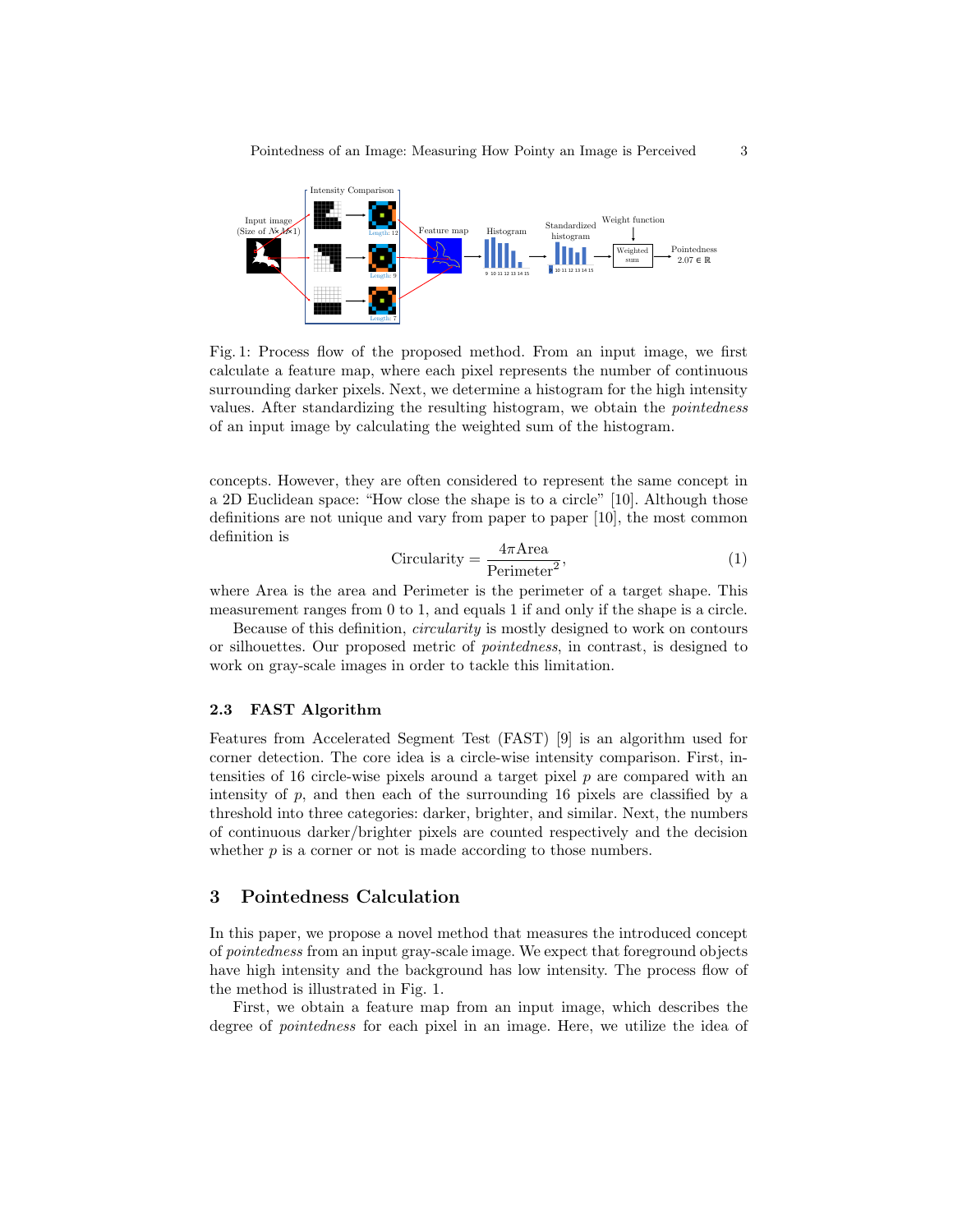

Fig. 2: Examples of regions with a large number of continuous darker pixels. This approximates the pointedness at the pixel.

a circle-wise intensity comparison in the FAST algorithm. In detail, for each neighboring pixel  $p_s$  surrounding a target pixel p, if the intensity of  $p_s$  is less than the intensity of  $p$  minus a threshold  $t, p_s$  is classified as a darker pixel. Then, we assume that the number of continuous darker pixels surrounding each pixel can be used for the calculation of a pointedness score for the region. For example, if the number of darker pixels is high, the shape around the point would be perceived pointy, while if it is low, it would be perceived less pointy. Examples of this idea are shown in Fig. 2. We obtain a feature map of which each pixel denotes the number of surrounding darker pixels at the point. A region around the pixel where the number of darker pixels is eight, has a flat contour, while one where the number of darker pixels is less than eight, has a dented contour. According to findings in psychological research [5], something is perceived pointy by humans if we expect a potential danger of grasping it. Therefore, in this study, we do not treat a dented contour as pointy, and we assume that only a value between nine and fifteen has influence on the pointedness of an image.

Next, by counting the values between nine and fifteen in the feature map, we obtain a histogram with 7 bins. If  $x_n$  is defined as the occurrence of pixels with a value of n, the value of the n-th bin,  $y_n$ , is described as

$$
y_n = \frac{x_n}{\sum_{n \in \{9, \dots, 15\}} x_n}.
$$
 (2)

Let  $Y_n$  be a random variable that represents the probability of  $y_n$ . We here assume  $Y_n$  to have a normal distribution denoted as  $Y_n \sim \mathcal{N}(\mu_n, \sigma_n^2)$ .

Then, in order to obtain a standardized normal distribution, we standardize  $Y_n$  for every n, obtaining a standardized histogram. Each bin of the histogram is described as a variable  $\frac{Y_n-\hat{\mu}_n}{\hat{\sigma}_n}$ , where  $\hat{\mu}_n$  and  $\hat{\sigma}_n$  are estimated values of  $\mu_n$ and  $\sigma_n$  calculated as,

$$
\hat{\mu}_n = \frac{1}{n} \sum_{i=1}^m y_{ni}, \quad \hat{\sigma}_n = \frac{\Gamma(\frac{n-1}{2})}{\Gamma(\frac{n}{2})} \sqrt{\frac{1}{2} \sum_{i=1}^m (y_{ni} - \hat{\mu}_n)^2}, \tag{3}
$$

where  $y_{ni}$  is an observed value taken from  $Y_n$  of the *i*-th image and  $\Gamma(x)$  is the gamma function.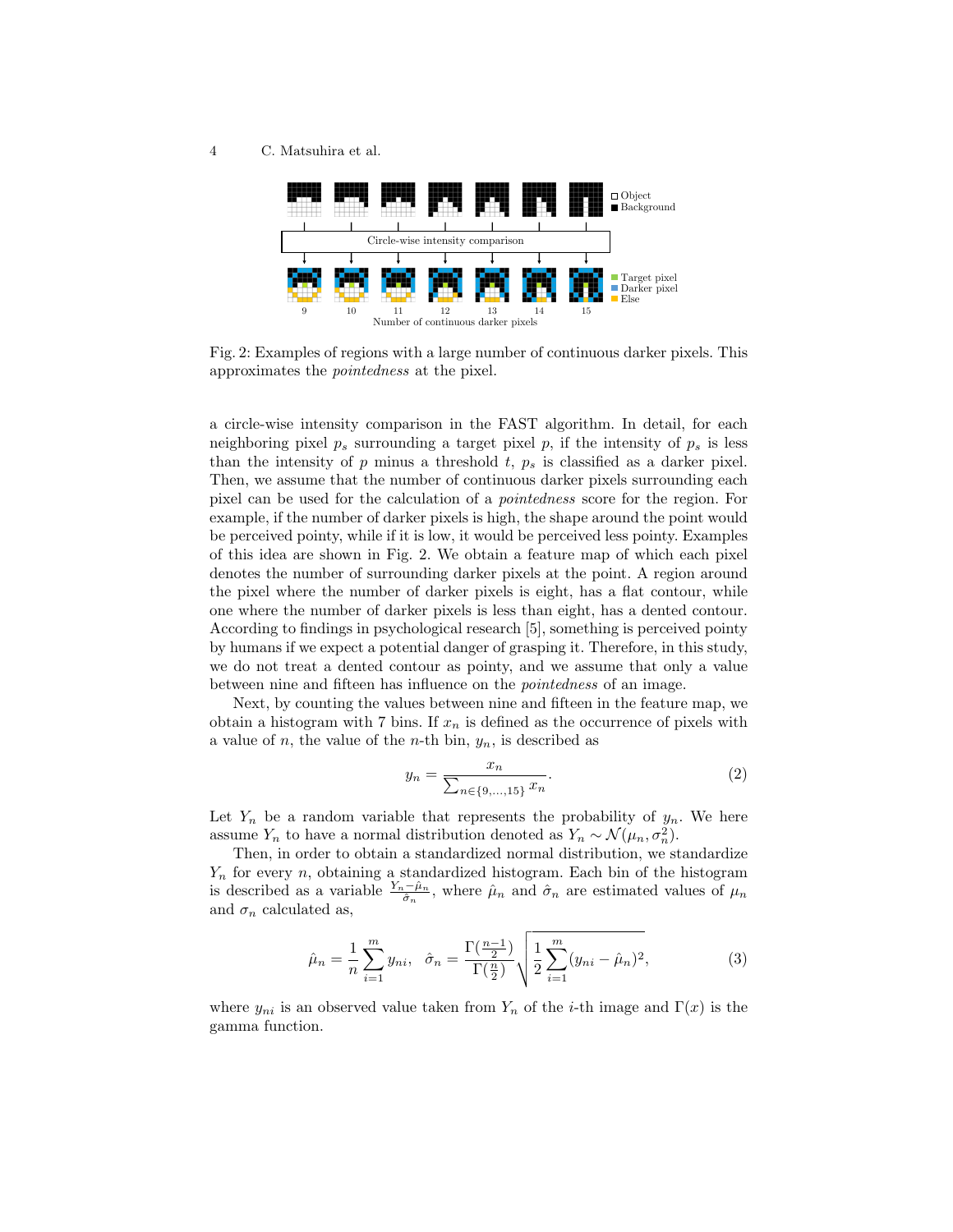

(a) Experiment 1: Artificial shapes (b) Experiment 2: Natural shapes

Fig. 3: Datasets used in each of the experiments.

Lastly, because the relationship between the number of darker pixels and the pointedness is not necessarily linear, we calculate a weighted sum to obtain the pointedness score P for an image, formulated as

$$
P = \sum_{n \in \{9,\dots,15\}} \text{hist}(n)w(n) = \sum_{n \in \{9,\dots,15\}} \left(\frac{y_n - \hat{\mu}_n}{\hat{\sigma}_n}\right)w(n),\tag{4}
$$

where hist $(n)$  represents the frequency of the *n*-th bin of the standardized histogram, and w represents a manually designed weight function for each bin. The weight function should be a monotonically increasing function that maps an interval of  $[9, 15]$  to  $[0, 1]$ . In this way, it can give a corresponding weight for each number of darker pixels.

The obtained score P is in the range of  $(-\infty, +\infty)$ , and this value is expected to be proportional to human perception towards pointedness. For the case where P should be finite, we can obtain the score in the range of  $(0, 1)$  by applying a sigmoid function to  $P$  obtained by Eq. 4 that is defined as

$$
sigmoid(x) = \frac{1}{1 + e^{-x}}.\tag{5}
$$

## 4 Evaluations on Binary Images of Shapes

We conducted two subjective experiments to evaluate how well the proposed method can capture the human perception towards the proposed concept of pointedness. Although our method can be applied to arbitrary gray-scale images, we chose binary images in these experiments for the comparison with the related metric of *circularity* [10]. Each experiment used 12 images of  $128 \times 128$ pixels which are shown in Fig. 3. In the first experiment, we prepared binary images each of which contains an artificial shape. These shapes were created by distorting radial frequency patterns [13], which are defined by deformations of circles through sinusoidal modulation of the radius in polar coordinates. In the second experiment, we selected silhouette images of more natural objects from the MPEG-7 Core Experiment CE Shape 1 Dataset [8]. We separated the experiments in this way because we assumed that the human responses to those images might differ depending on whether the images were familiar or unfamiliar to them.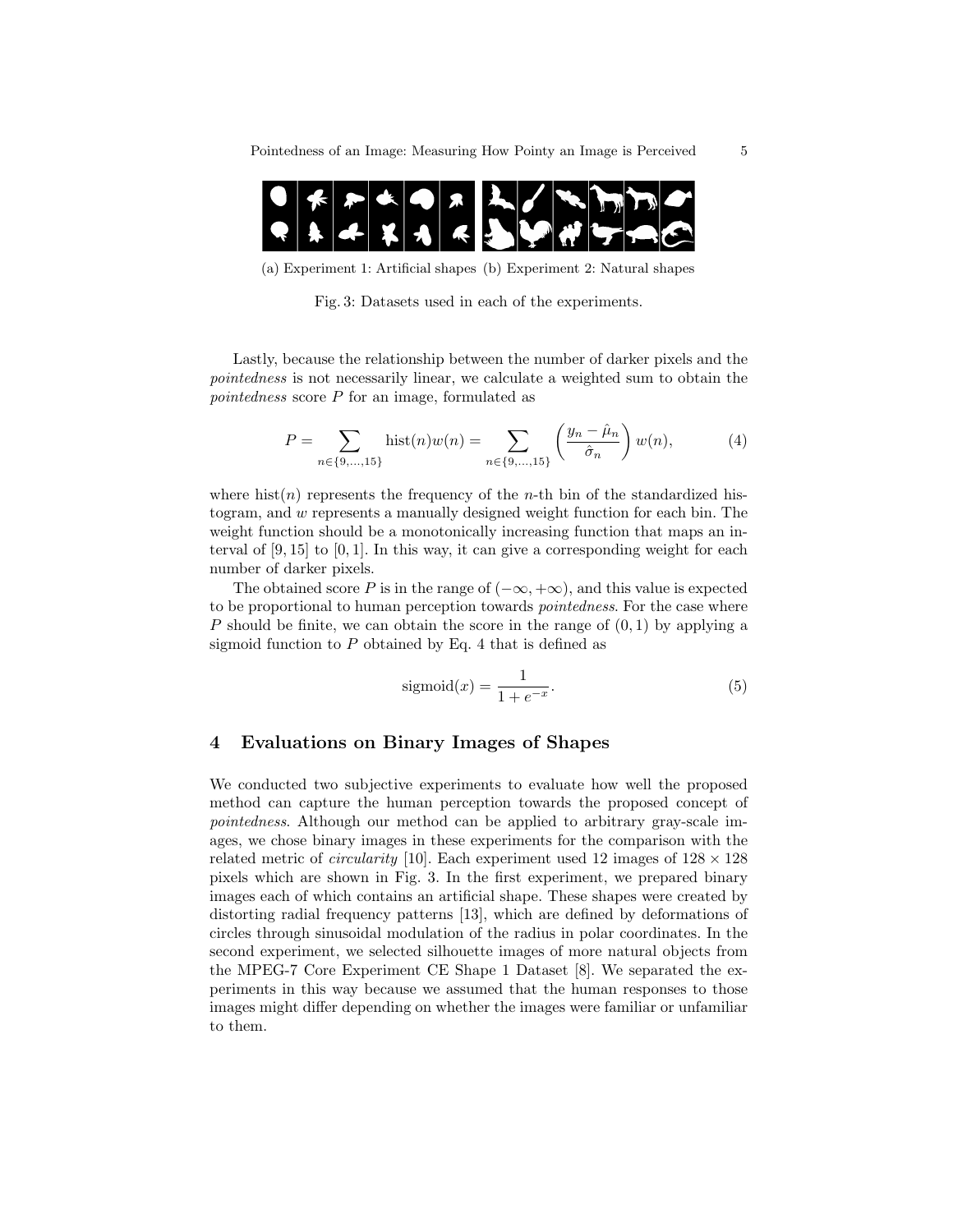| Type        | Method                               | Weighting | Experiment 1                                     | Experiment 2 |       |
|-------------|--------------------------------------|-----------|--------------------------------------------------|--------------|-------|
|             |                                      |           | $(full dataset)   (full dataset)   (w/o Lizard)$ |              |       |
| Comparative | $-Circularity$                       |           | 0.859                                            | 0.632        | 0.514 |
|             | $Circularity^{-1}$                   |           | 0.919                                            | 0.772        | 0.494 |
| Proposed    | Pointedness<br>w/o Sigmoid $a = 1.0$ | $a=0.5$   | 0.844                                            | 0.627        | 0.611 |
|             |                                      |           | 0.830                                            | 0.651        | 0.586 |
|             |                                      | $a = 2.0$ | 0.782                                            | 0.683        | 0.542 |
|             | Pointedness<br>$w/$ Sigmoid          | $a=0.5$   | 0.919                                            | 0.673        | 0.639 |
|             |                                      | $a = 1.0$ | 0.904                                            | 0.664        | 0.596 |
|             |                                      | $a = 2.0$ | 0.853                                            | 0.664        | 0.541 |

Table 1: Subjective evaluation of two experiments. Each entry shows the Pearson's correlation between the scores determined by the metric and the scale obtained in a user study.

In both experiments, the same eight Japanese participants in their 20s conducted the survey. We showed the participants a randomly selected pair of images. Then, we asked them to choose intuitively which image looked more pointy. No more instructions were given in the process. After the participants answered for all the  $_{12}C_2 = 66$  pairs of images, we obtained the ground-truth scales in the range of [0,1] by applying Thurstone's paired comparison method [11] to the  $_{12}C_2 \times 8 = 528$  answers.

The results of the two experiments are shown in Table 1. As a metric, we measured Pearson's correlation between the ground truth scale and the calculated pointedness. As a weight function for the calculation of pointedness, we prepared a simple function with a hyper-parameter  $a$ , which is defined as

$$
w_a(n) = \left(\frac{n-8}{7}\right)^a \ (9 \le n \le 15). \tag{6}
$$

As comparative methods, we used a *circularity* measurement defined by Eq. 1. Since this measurement is thought to measure the opposite concept of our pointedness, we calculated –Circularity and Circularity<sup>-1</sup> instead.

We can observe that the proposed method gives nearly equivalent correlations to circularity in both of the experiments. However, the correlation 0.772 given by the inverse of circularity in the second experiment appears surprisingly large. To analyze this, we plotted the calculated pointednesses and the inverse of circularity values in Fig. 4. Here, we used the sigmoid function and the weight function with  $a = 0.5$  for the calculation of *pointedness*. From this, we found that the image of "lizard" had a strong impact on the calculation of the correlation in the second experiment because its ground-truth was much higher than the others. Therefore, we performed the second experiment without using the "lizard" image, where the results were closer to the expected correlations. From these, we recognized one limitation of our method that the calculated pointedness mainly focuses on some specific pointy points in an image, not the whole shape as we humans do, resulting in few differences among relatively pointy images (e.g. "chicken", "bat", and "lizard").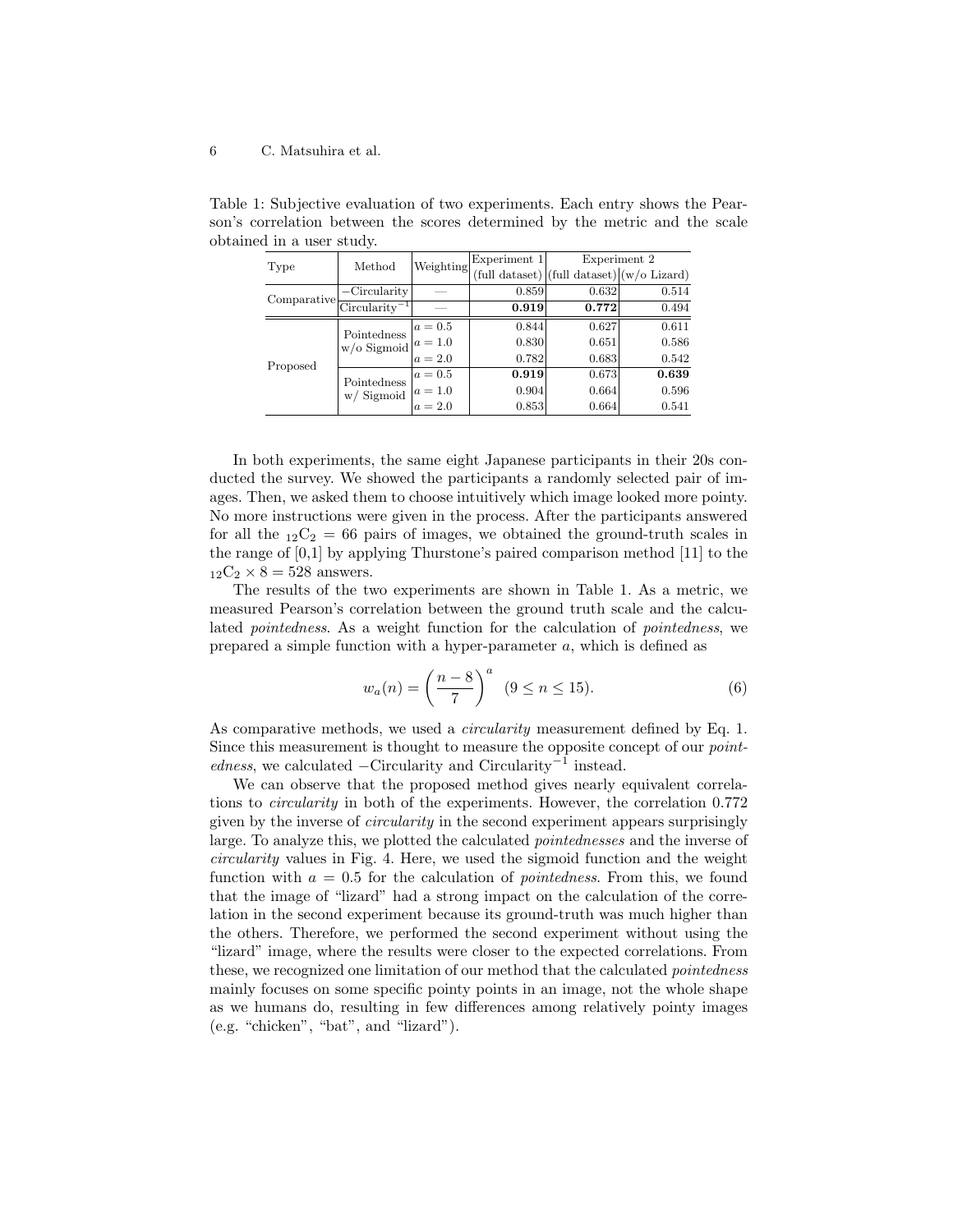

Fig. 4: Scatterplot of the calculated pointednesses (left) and inverse of circularity values (right) for images used in each of the experiments.



Fig. 5: Example of cloud images and their pointednesses calculated by our method.

## 5 Application to More General Images

Pointedness can be measured from arbitrary gray-scale images with our method. Therefore, we applied our method to several images of clouds since those images seemed to suit our method well. We selected 10 images from  $Flickr^6$ , which captured one or more clouds clearly in the center of the images. Then, we sorted those images according to our pointedness metric.

The result is shown in Fig. 5. Here, we set the threshold  $t = 10$ , a relatively low value, so that our method can consider the texture patterns of the surface of the clouds for the pointedness calculation. We then calculated gray-scale images and resized them to  $512 \times 512$  pixels. Here, we chose a weight function with  $a = 0.5.$ 

From Fig. 5, we confirmed that the broad tendency of the calculated *point*ednesses matches our perception, although the order and the rating might vary from person to person.

The application to arbitrary images is a very difficult task. We recognize that our current method mainly focuses on contours of shapes in an image and thus in the next step, we need to consider pointy features of objects which do not appear as contour information. However, the subjective evaluation conducted in Sect. 4 showed that our proposed method could capture pointedness reasonably well. Furthermore, our method could also measure *pointedness* of a sub-region of an image by applying a mask to a feature map.

 $\frac{6}{6}$  https://www.flickr.com/